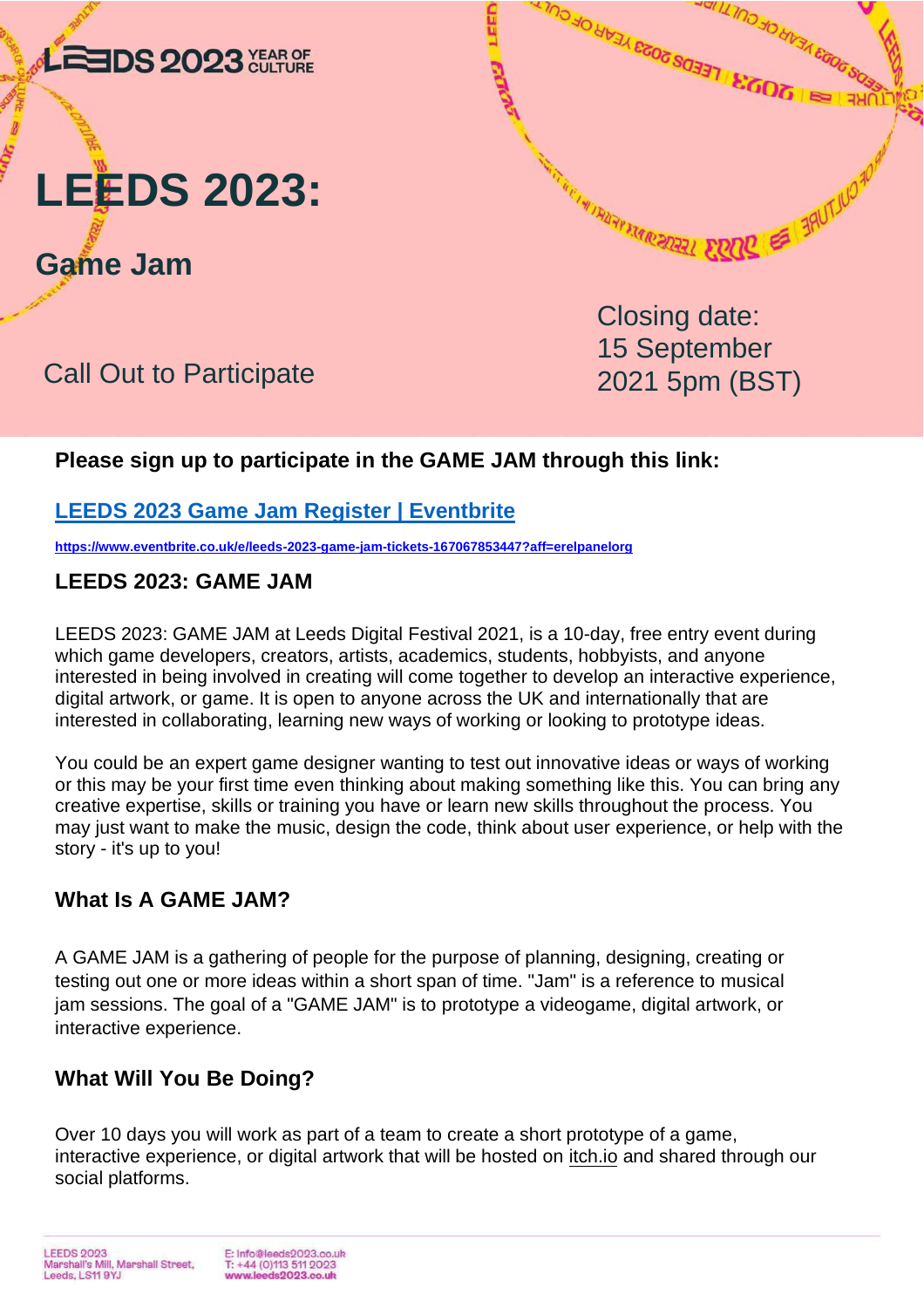# **LEEDS 2023 <del>Control</del>**

For the GAME JAM, LEEDS 2023 has worked with 3 artists to create a brief that will be the inspiration and the subject matter for the GAME JAM. Each team will be given 1 of the 3 briefs in advance and will develop a response or re-imaging of the artist's original idea. This will then be submitted as an interactive digital experience at the end of the 10 days. It doesn't need to be a finished product; we simply want teams to learn, experiment, and test things out.

The submission can take many forms but must have interactive elements.

### **Why 10 days?**

LEEDS 2023 actively discourages crunch\* and will be hosting the jam over 10 days to allow teams to work at their own pace, keeping their own mental and physical health as their highest priority whilst participating in the jam.

(\*Crunch is defined as working extra hours for an extended period of time to finish a project or meet a deadline.)

#### **Who Are We Looking For?**

This GAME JAM is open to anyone aged 18+; any participants entering that are under 18 must work with the supervision of a guardian. We welcome participants from all genders, races, ethnicities, religions, and abilities. No previous game development experience is required!

#### **Where Will It Be Hosted?**

Submissions will be made through itch.io and a link will be sent to you closer to the time.

Depending on your project you will be able to submit through other platforms, but it must be accessible via a web link and must be agreed with LEEDS 2023 beforehand. Audiences will be able to access every submission via [gather.town,](https://www.gather.town/) in a virtual world built by LEEDS 2023.

# **What Platforms And Software Can You Use?**

We encourage the use of open-source platforms and software that can be easily accessed by collaborators and team members regardless of where they are in the world.

Here is a database of free resources and tools you and your team may want to use:

- [Bitsy](https://bitsy.org/)
- **[Twine](https://twinery.org/)**
- **[Construct](https://www.construct.net/en)**
- [Flick-game](https://www.flickgame.org/)
- **[Unity](https://unity3d.com/get-unity/download)**
- [Gather.Town](https://www.gather.town/)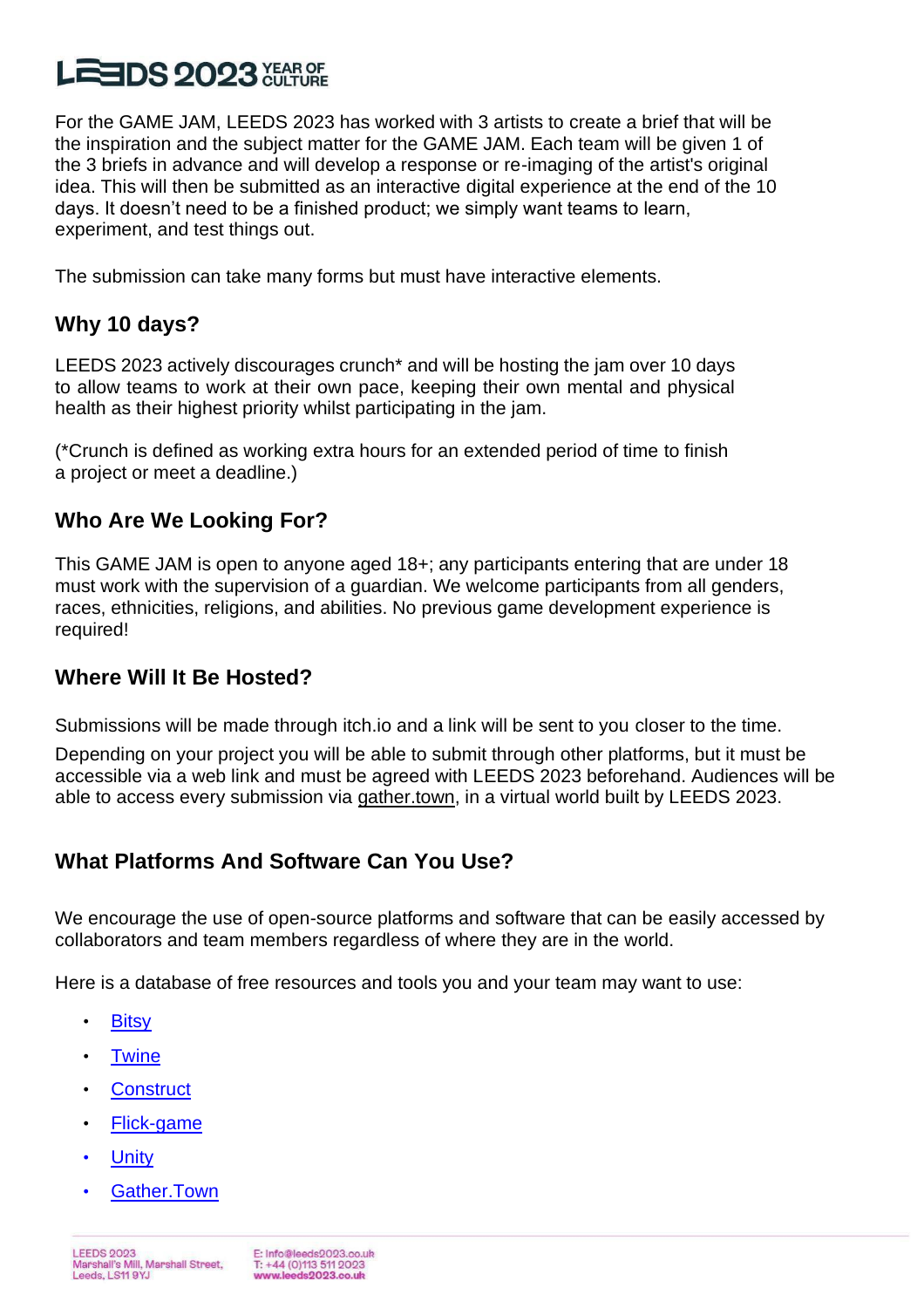# **LEEDS 2023 XEARGE**

#### **The Events**

The jam will have three main elements, consisting of an intro event, the development phase, and a premier event. We will also host a couple of short meetings before and after the jam about LEEDS 2023 and future GAME JAMS.

**17 Sep 21 – Get your brief:** Online meeting with all teams to introduce you to the three artists' briefs that will be the starting point for your GAME JAM.

**20 Sep 21 15:00 - 16:30 – Event 1, Prototyping with GAME JAMS, Talk:** A free public event inside gather.town that will officially launch the jam and introduce the teams. There will be a talk from all three artists about their briefs and talks from academic and industry professionals. This event is for everyone taking part in the GAME JAM and is also open to anyone interested in GAME JAMS, collaborations, and prototyping.

**21- 30 Sep 21 – Event 2 Prototyping GAME JAM:** Over 10 days you will develop your game, digital artwork, or interactive experience. You will have help from LEEDS 2023's Creative Technologist team who will assist with development. They will also work on helping you document your development process and will create an online presence for your team in gather.town that the Leeds Digital Festival audience can engage with. We don't expect you to work on your idea for 10 days; we want you to put in as much or little time as you comfortably can within that time frame, even if that is just a few hours.

You will submit the final prototype of your ideas at **5pm (BST) on 30th September 2021.** 

**01 Oct 21 15:00 - 17:00 – Event 3, Presenting Game Jam Prototypes:** A free public event inside gather.town where the teams present their games to the public, including a short walkthrough and a talk about the process. The audience and other teams will then be able to play the games from within gather.town on itch.io.

**06 Oct 21 Feedback:** We will have an optional feedback meeting with all the teams to see what you felt was successful about the event, how LEEDS 2023 can help the game development community in the future, and talk about any other LEEDS 2023 opportunities that are coming up.

# **How To Apply?**

If you are interested in being involved, please sign up at our Eventbrite. We are happy for full teams or individual applicants to join. If you are joining as an individual but want to work in a team, LEEDS 2023 can match you up with others to form a team, otherwise, you are welcome to work solo. It is free to enter, but please note that LEEDS 2023 will not be able to compensate for teams expenses.

The deadline to complete the form is **15th September 2021, 8pm (BST)**. If you need support applying or any more information, please contact us at [info@leeds2023.co.uk](mailto:info@leeds2023.co.uk)